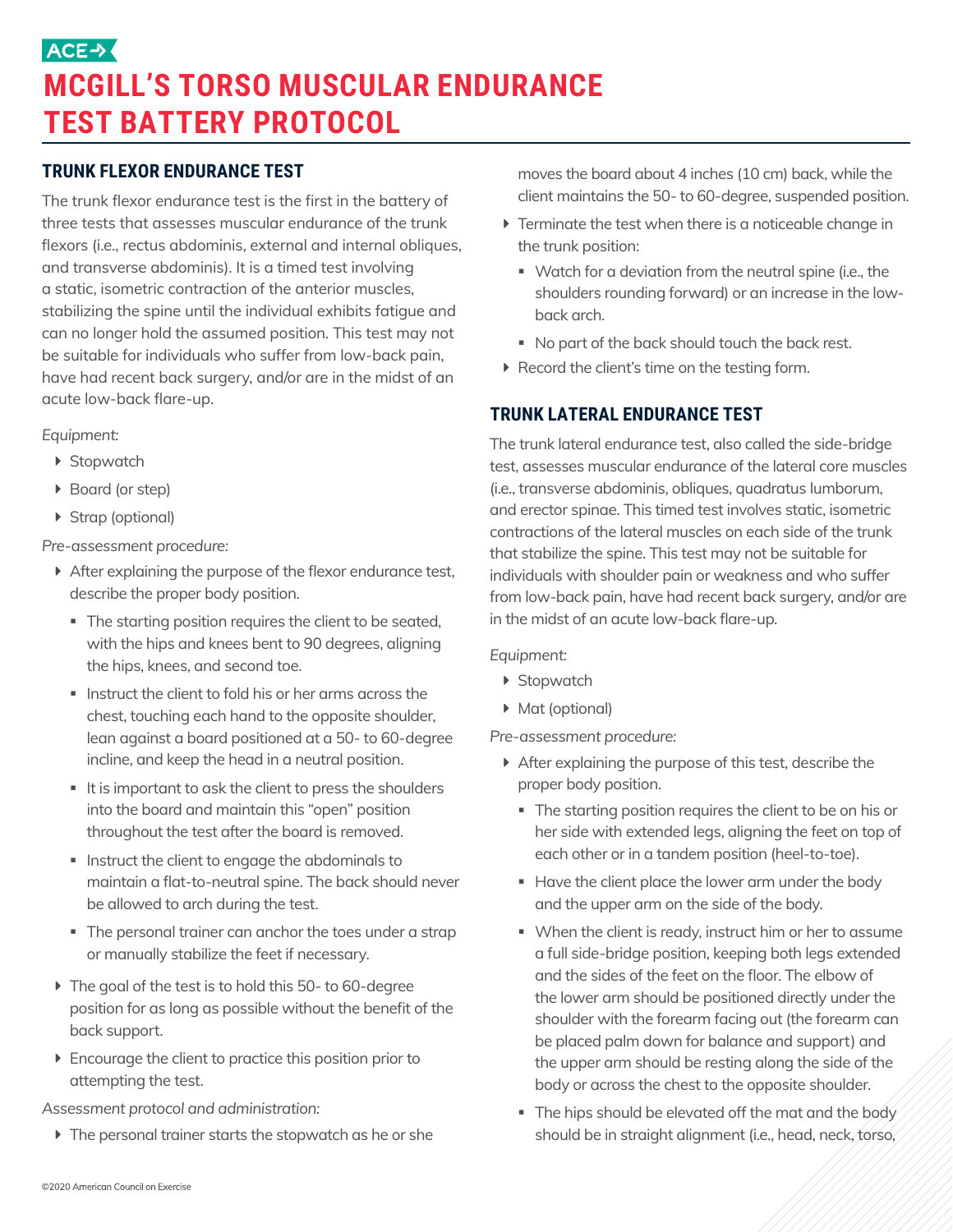

hips, and legs). The torso should only be supported by the client's foot/feet and the elbow/forearm of the lower arm.

- *Modification*: If a client is unable to support his or her body weight while balancing on the feet, an alternative is for the client to rest on the side of the lower leg with both knees bent in the hooklying position, thereby shortening the lever of the legs and increasing the surface area on which to balance. If this modification is used, be sure to perform subsequent assessments in the modified position so that the results are comparable. Because the original test battery was not performed using this modification, the scoring and reliability of results will vary.
- $\blacktriangleright$  The goal of the test is to hold this position for as long as possible. Once the client breaks the position, the test is terminated.
- $\blacktriangleright$  Encourage the client to practice this position prior to attempting the test.

*Assessment protocol and administration:* 

- $\blacktriangleright$  The personal trainer starts the stopwatch as the client moves into the side-bridge position.
- $\triangleright$  Terminate the test when there is a noticeable change in the trunk position
	- A deviation from the neutral spine (i.e., the hips dropping downward)
	- The hips shifting forward or backward in an effort to maintain balance and stability
- $\blacktriangleright$  Record the client's time on the testing form.
- $\blacktriangleright$  Repeat the test on the opposite side and record this value on the testing form.

# **TRUNK EXTENSOR ENDURANCE TEST**

The trunk extensor endurance test is generally used to assess muscular endurance of the torso extensor muscles (i.e., erector spinae and multifidi). This is a timed test involving a static, isometric contraction of the trunk extensor muscles that stabilize the spine. This test may not be suitable for a client with major strength deficiencies, where the individual cannot even lift the torso from a forward flexed position to a neutral position, a client with a high body mass, in which case it would be difficult for the personal trainer to support the client's suspended upperbody weight, and individuals who suffer from low-back pain, have had recent back surgery, and/or are in the midst of an acute low-back flare-up.

#### *Equipment:*

- **Elevated, sturdy exam table**
- ▶ Nylon strap
- ▶ Stopwatch

*Pre-assessment procedure:* 

- $\blacktriangleright$  After explaining the purpose of the test, explain the proper body position.
	- The starting position requires the client to be prone, positioning the iliac crests at the table edge while supporting the upper extremity on the arms, which are placed on the floor or on a riser.
	- While the client is supporting the weight of his or her upper body, anchor the client's lower legs to the table using a strap. If a strap is not used, the personal trainer will have to use his or her own body weight to stabilize the client's legs.
- $\triangleright$  The goal of the test is to hold a horizontal, prone position for as long as possible. Once the client falls below horizontal, the test is terminated.
- $\blacktriangleright$  Encourage the client to practice this position prior to attempting the test.

*Assessment protocol and administration:* 

- $\blacktriangleright$  When ready, the client lifts/extends the torso until it is parallel to the floor with his or her arms crossed over the chest.
	- *Modification:* If a client is unable to support his or her body weight while hanging off the edge of a table, an alternative is for the client to lie prone on the floor and come into spinal extension, thereby eliminating the need for a table and strap (or for the personal trainer to hold the client's legs). The client should be instructed to keep the thighs in contact with the floor throughout the duration of the assessment. If this modification is used, be sure to perform subsequent assessments in the modified position so that the results are comparable. Because the original test battery was not performed using this modification, the scoring and reliability of results will vary.
- $\triangleright$  Start the stopwatch as soon as the client assumes this position.
- $\triangleright$  Terminate the test when the client can no longer maintain the position.
- $\blacktriangleright$  Record the client's time on the testing form.